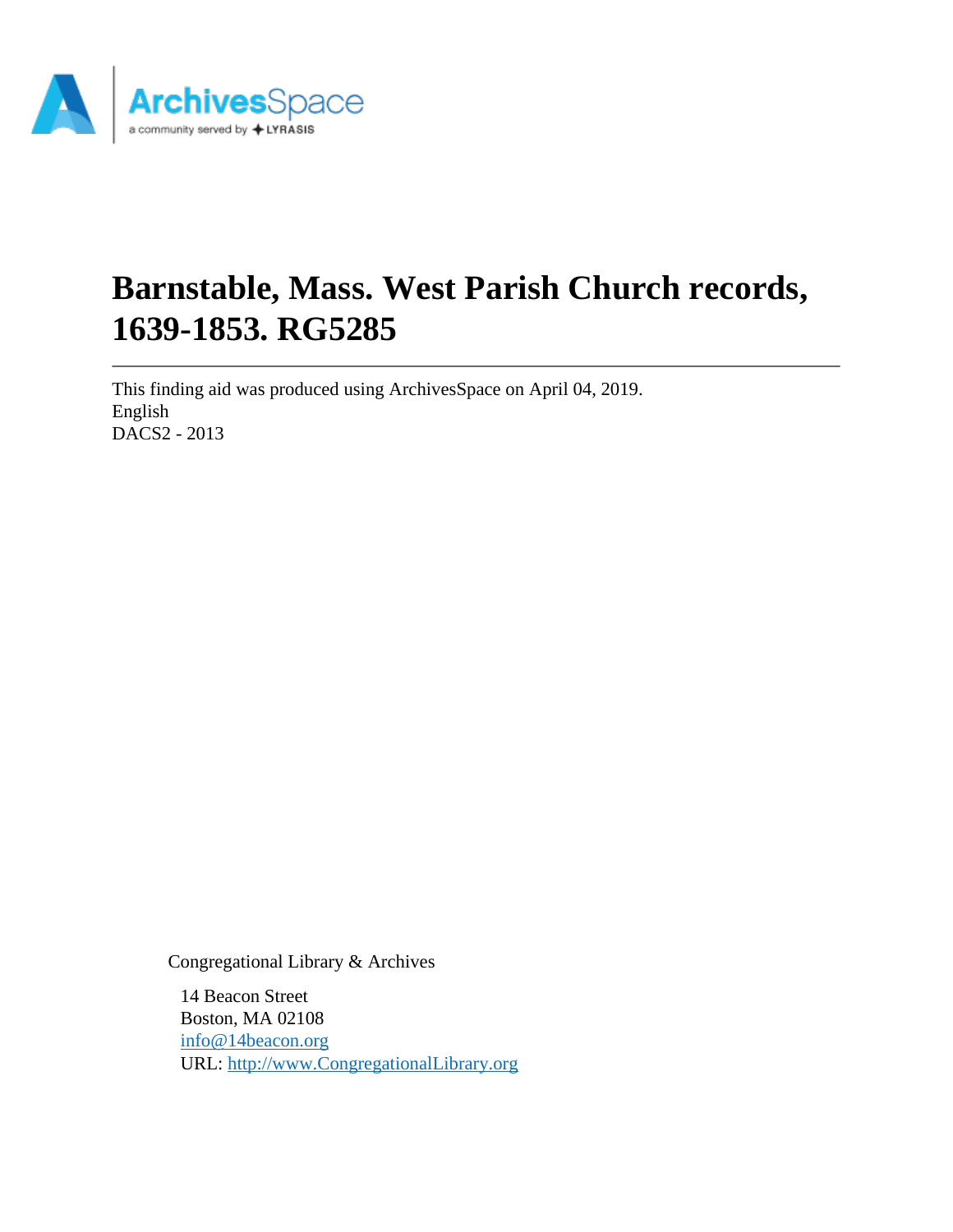# <span id="page-1-0"></span>**Table of Contents**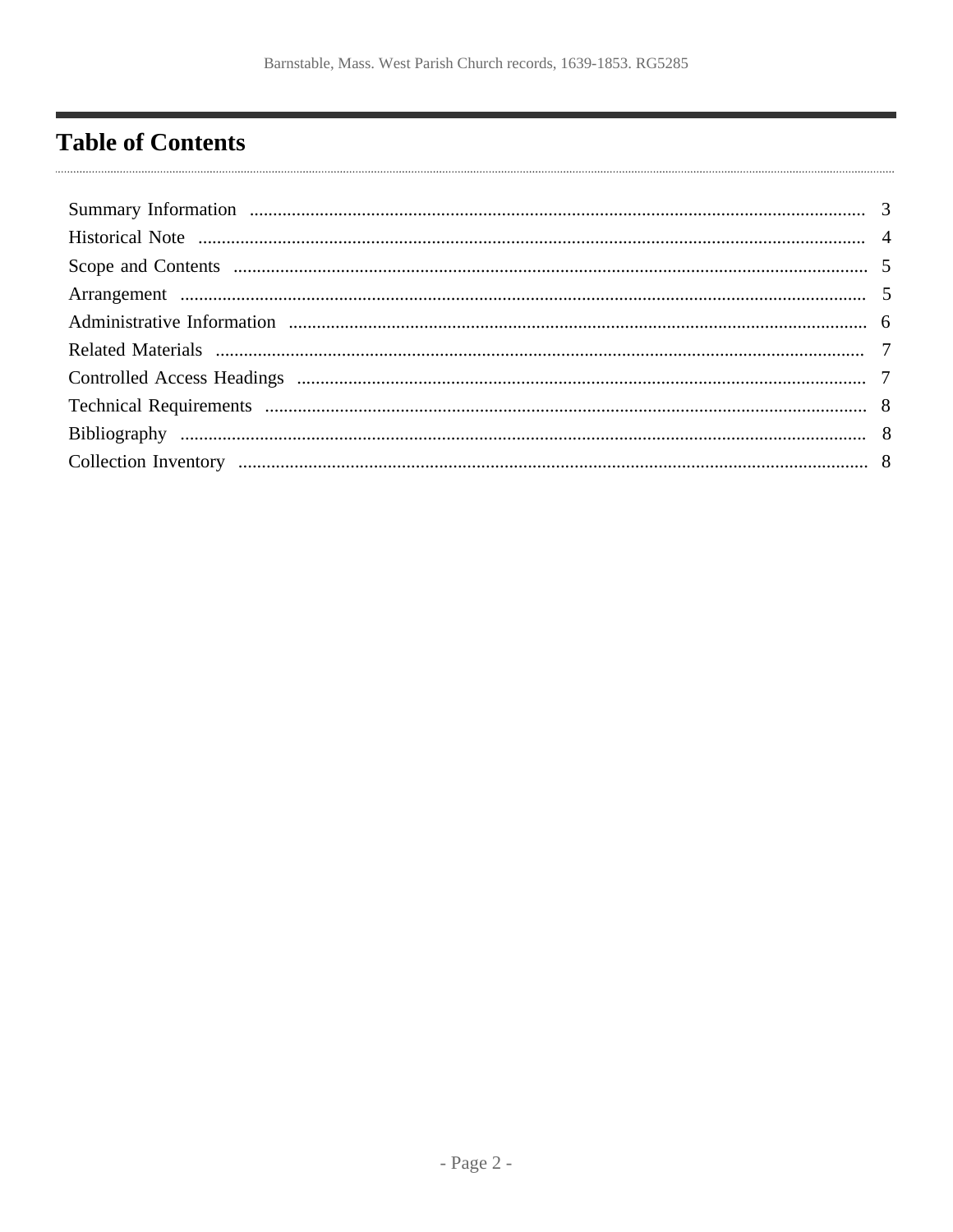## <span id="page-2-0"></span>**Summary Information**

. . . . . . . . . . . . . . . . . .

| <b>Repository:</b>                  | Congregational Library & Archives                                                                                                                                                                                                                                                                                                                                                                                                                                                                                                                                                                                                                                                                                                                                                                                                                                                                                                                                                                                                                                 |
|-------------------------------------|-------------------------------------------------------------------------------------------------------------------------------------------------------------------------------------------------------------------------------------------------------------------------------------------------------------------------------------------------------------------------------------------------------------------------------------------------------------------------------------------------------------------------------------------------------------------------------------------------------------------------------------------------------------------------------------------------------------------------------------------------------------------------------------------------------------------------------------------------------------------------------------------------------------------------------------------------------------------------------------------------------------------------------------------------------------------|
| <b>Creator:</b>                     | West Parish Church (West Barnstable, Mass.)                                                                                                                                                                                                                                                                                                                                                                                                                                                                                                                                                                                                                                                                                                                                                                                                                                                                                                                                                                                                                       |
| <b>Title:</b>                       | Barnstable, Mass. West Parish Church records, 1639-1853.                                                                                                                                                                                                                                                                                                                                                                                                                                                                                                                                                                                                                                                                                                                                                                                                                                                                                                                                                                                                          |
| ID:                                 | <b>RG5285</b>                                                                                                                                                                                                                                                                                                                                                                                                                                                                                                                                                                                                                                                                                                                                                                                                                                                                                                                                                                                                                                                     |
| Date [inclusive]:                   | 1639-1853                                                                                                                                                                                                                                                                                                                                                                                                                                                                                                                                                                                                                                                                                                                                                                                                                                                                                                                                                                                                                                                         |
| <b>Physical Description:</b>        | 0.22 Cubic Feet (1 box)                                                                                                                                                                                                                                                                                                                                                                                                                                                                                                                                                                                                                                                                                                                                                                                                                                                                                                                                                                                                                                           |
| Language of the<br><b>Material:</b> | English                                                                                                                                                                                                                                                                                                                                                                                                                                                                                                                                                                                                                                                                                                                                                                                                                                                                                                                                                                                                                                                           |
| Abstract:                           | The history of the West Parish Church in Barnstable, Massachusetts,<br>dates back to 1616 with the formation of the non-conformist Southwick<br>Church. In 1634 the leader of the church and many of its members<br>traveled to Boston and in 1639 settled in the newly incorporated<br>Barnstable where they formed the first church in Barnstable. In 1717<br>the town of Barnstable was split into a West and East Parish; the West<br>Parish Church was the successor church to the earlier Barnstable<br>church. Construction of the West Parish meeting house was started<br>in 1717 and completed in 1719. It was renovated in 1852. It was<br>completely restored to its original form between 1953 and 1958. The<br>West Parish Church continues to serve the local community today.<br>This collection contains the earliest record book of the West Parish<br>Church and some supplementary materials. These records include<br>meeting minutes, ecclesiastical council results, vital records, and<br>records of church discipline and controversies. |

### **Preferred Citation**

[Identification of item], in the Barnstable, Mass. West Parish Church records, 1639-1853, RG5285. The Congregational Library & Archives, Boston, MA.

**^** [Return to Table of Contents](#page-1-0)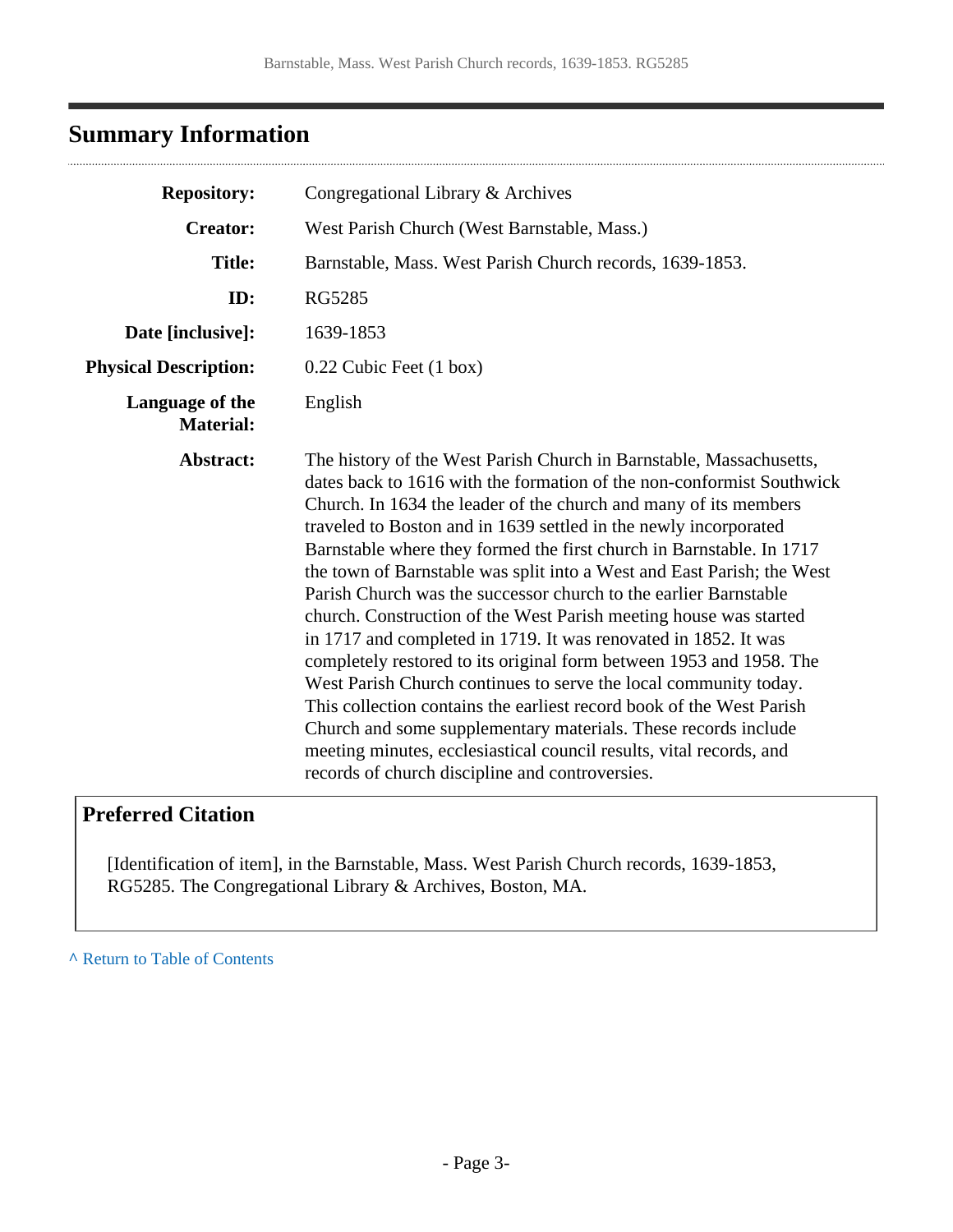### <span id="page-3-0"></span>**Historical Note**

The history of the West Parish Congregational church begins with the gathering of a small nonconformist church in Southwark, London, 1616. At the gathering of that church Henry Jacob was appointed as pastor. Henry Jacob resigned from the church in 1622 in order to travel to Jamestown, Virginia, where he died in 1624. Henry Jacob's successor was Rev. John Lothrop, a young Oxford graduate and strong proponent of the separation of church and state. In 1632, while gathered for worship in a private home, Lothrop and the members of the church present, were arrested for their non-conformist beliefs. During their imprisonment, Rev. Lothrop's wife died from medical complications. In the summer of 1634, Lothrop was released from prison on the condition of his banishment; by September of 1634 Lothrop and approximately 30 members of the Southwark Church arrived in Boston.

The members of the Southwark church initially settled in Scituate, a small settlement in the Plymouth Colony. Discord between the members of the Southwark Church and the other Plymouth Colony settlers quickly developed over the distribution of land and the issue of baptism. Lothrop petitioned the General Court for resettlement and in June of 1638 the Court offered Lothrop and his church land in the recently settled Mattakeese, now Barnstable. They arrived in October of 1639, a month after the town of Barnstable was officially incorporated.

Barnstable had initially been settled by another puritan minister, Rev. Joseph Hull. The early settlement could not support two congregations and the Southwark Church outnumbered Hull's. Further, some of the members of Hull's congregation switched and joined the Southwark Church. The result was that shortly after Lothrop's settlement in Barnstable, Hull moved to Yarmouth and left the religious administration of the new settlement to Lothrop. This marked the official gathering of the Parish Church in Barnstable. Within three years of their settlement construction on the first meeting house began; construction was completed in 1644. This building continues to stand today and is a part of the Sturgis Library in Barnstable.

Rev. Lothrop died in 1653. Discord within the church lasted until 1663 when Thomas Walley was settled as the second minister. He served as pastor until 1673 when he died. Another ten year period of discord followed until the settlement of Johnathan Russell in 1683. He was succeeded by his son, Johnathan Russell II in 1712. By 1712 Barnstable had grown significantly and some members of the parish began to push for a division of Barnstable into an East and West Parish. Johnathan Russell II attempted to thwart this decision but in 1715 the town voted for the division and an Ecclesiastical Council made permanent the town vote. The Parish Church in Barnstable became the West Parish Church in 1717 while the East Parish Church officially was gathered as a new church in 1723. Construction on the second meeting house began in 1717 and was completed in 1719.

The meeting house was enlarged in 1723. During the enlargement, a new bell tower was added to the building as well as a gilded cock weathervane that had been ordered from England. In the early 1760s, the newly installed minister, Rev. Oakes Shaw purchased a home which later became the parsonage. By 1852 the meeting house had fallen into disrepair. However, the church was poor, largely due to the decreased prosperity of Barnstable and the greater number of churches present in the town, so instead of building a new meeting house, the church voted to completely renovate the meeting house. During the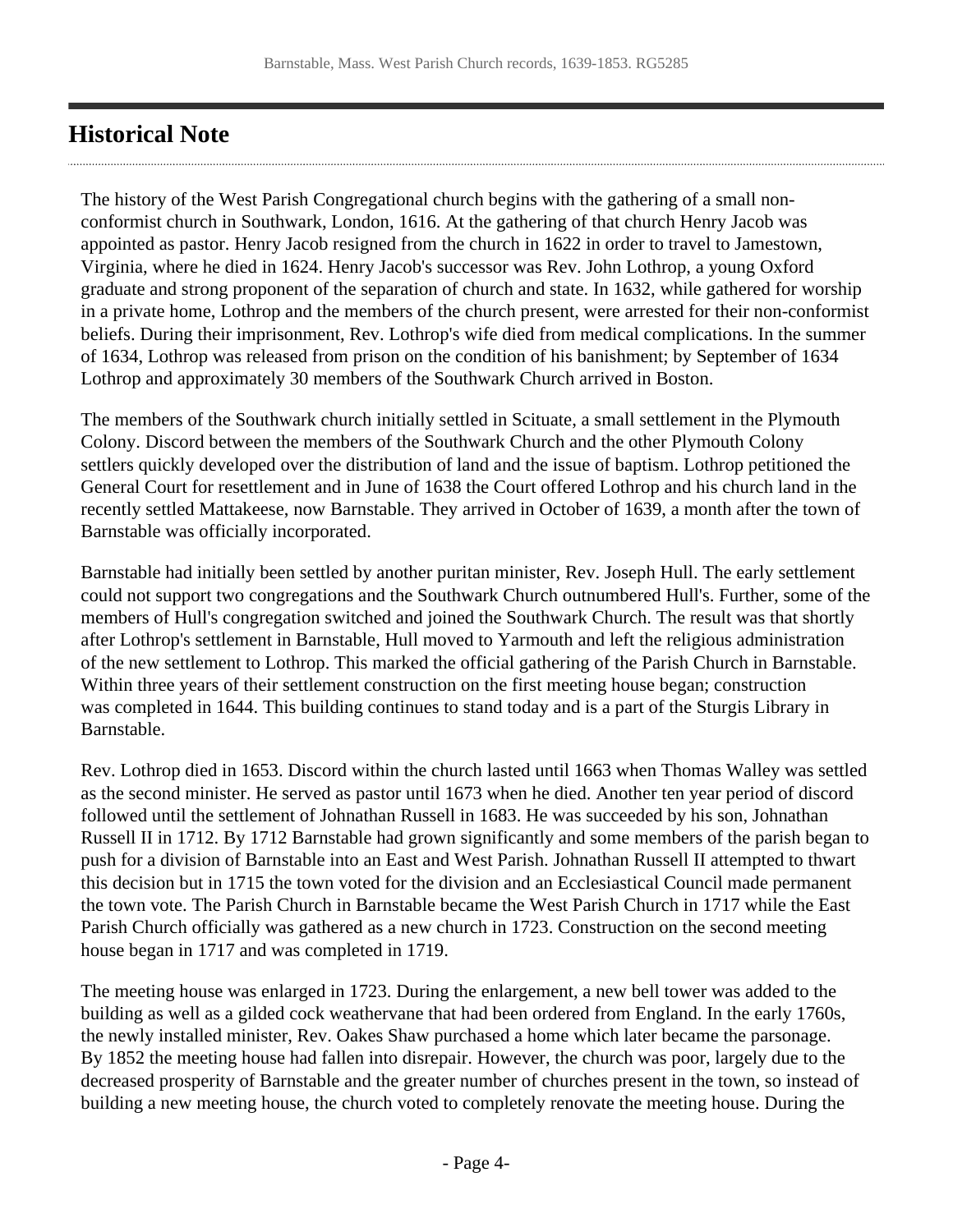ministry of Rev. Henry A. Goodhue (1863-1883), Goodhue maintained a small school in the vestry of the meeting house.

The economic situation of the church continued to deteriorate into the twentieth-century. In 1920 the church voted to work with the South Congregational Church in Centerville to share a single minister between the two churches. Both churches were struggling financially and had been constant beneficiaries of home mission aid. This relationship stood unchanged until 1957. By 1950 the church building had once again falling into significant disrepair. Largely due to the efforts of Elizabeth Jenkins, a member of the church, the West Parish Memorial Foundation was incorporated in 1950 with the mission of raising \$100,000 to fully restore the church to its 1719 form. In 1953 work on the restoration began and continued until 1958 with the installation of an organ. During the 1950s the church joined the United Church of Christ. In 1962 the West Parish Church merged with the West Barnstable Finnish Congregational Church.

The West Parish Church, UCC, in Barnstable continues to serve the local community today. The church continues to meet in the 1719 meeting house making it the oldest in-use meeting house in the world.

#### **^** [Return to Table of Contents](#page-1-0)

### <span id="page-4-0"></span>**Scope and Contents**

This collection contains the earliest record book of the West Parish Church in Barnstable and materials supplementary to that record book. The collection includes administrative meeting minutes, results of ecclesiastical councils, records of disciplinary cases, vital membership records, baptismal records, marriage intentions and documents related to a controversy over music and singing during church services.

**^** [Return to Table of Contents](#page-1-0)

### <span id="page-4-1"></span>**Arrangement**

Materials have been arranged in chronological order by start date.

**^** [Return to Table of Contents](#page-1-0)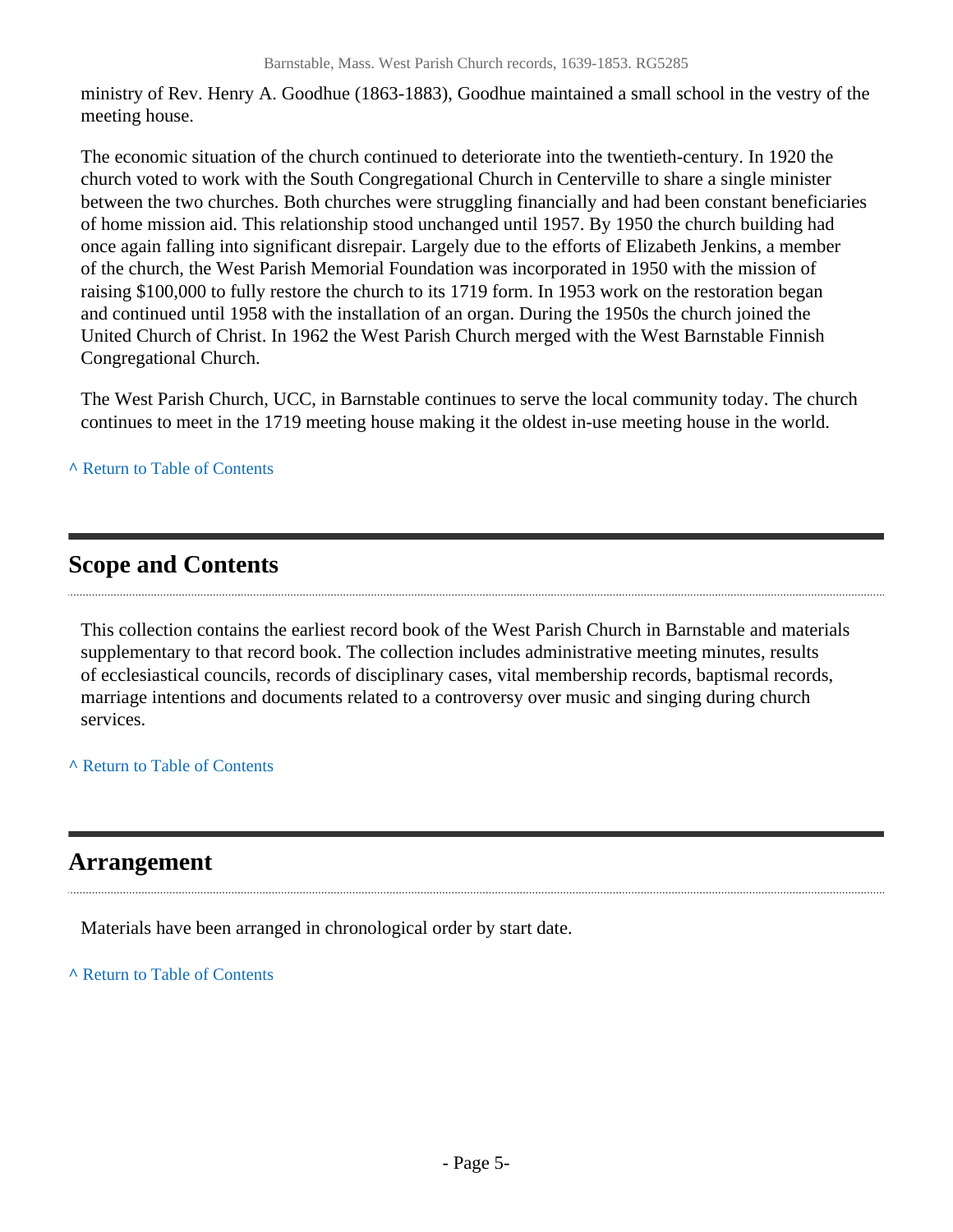### <span id="page-5-0"></span>**Administrative Information**

#### **Publication Statement**

Congregational Library & Archives

14 Beacon Street Boston, MA 02108 [info@14beacon.org](mailto:info@14beacon.org) URL:<http://www.CongregationalLibrary.org>

#### **Restrictions on Access**

Access to this collection is unrestricted and open to the public.

#### **Restrictions on Use**

Items in this collection are subject to U.S. Copyright Law. It is the responsibility of the researcher to determine the copyright status of collection items and to secure any permissions necessary for their reproduction and publication. Requests for permission to publish material must be discussed with the archivist or librarian.

Digital Reproductions are protected by copyright and/or related rights. You are free to use the Digital Reproductions in any way that is permitted by the copyright and related rights legislation that applies to your use. In addition, no permission is required from the Congregational Library & Archives for educational uses. For other uses, you need to obtain permission from the Congregational Library & Archives. For additional information regarding copyright, please consult the Congregational Library & Archives' [Digital Collections Copyright & Use](http://www.congregationallibrary.org/about/digital-copyright) policy.

#### **Acquisition Information**

Materials were loaned to the Congregational Library & Archives by the West Parish Church in Barnstable, Massachusetts, in June 2015; 2015-08.

#### **Custodial History**

Materials were loaned to the Massachusetts Historical Society before they were loaned to the Congregational Library & Archives.

The Church record book underwent extensive preservation work prior to its arrival at the Congregational Library & Archives. Neither the date nor the vendor for this preservation work is known.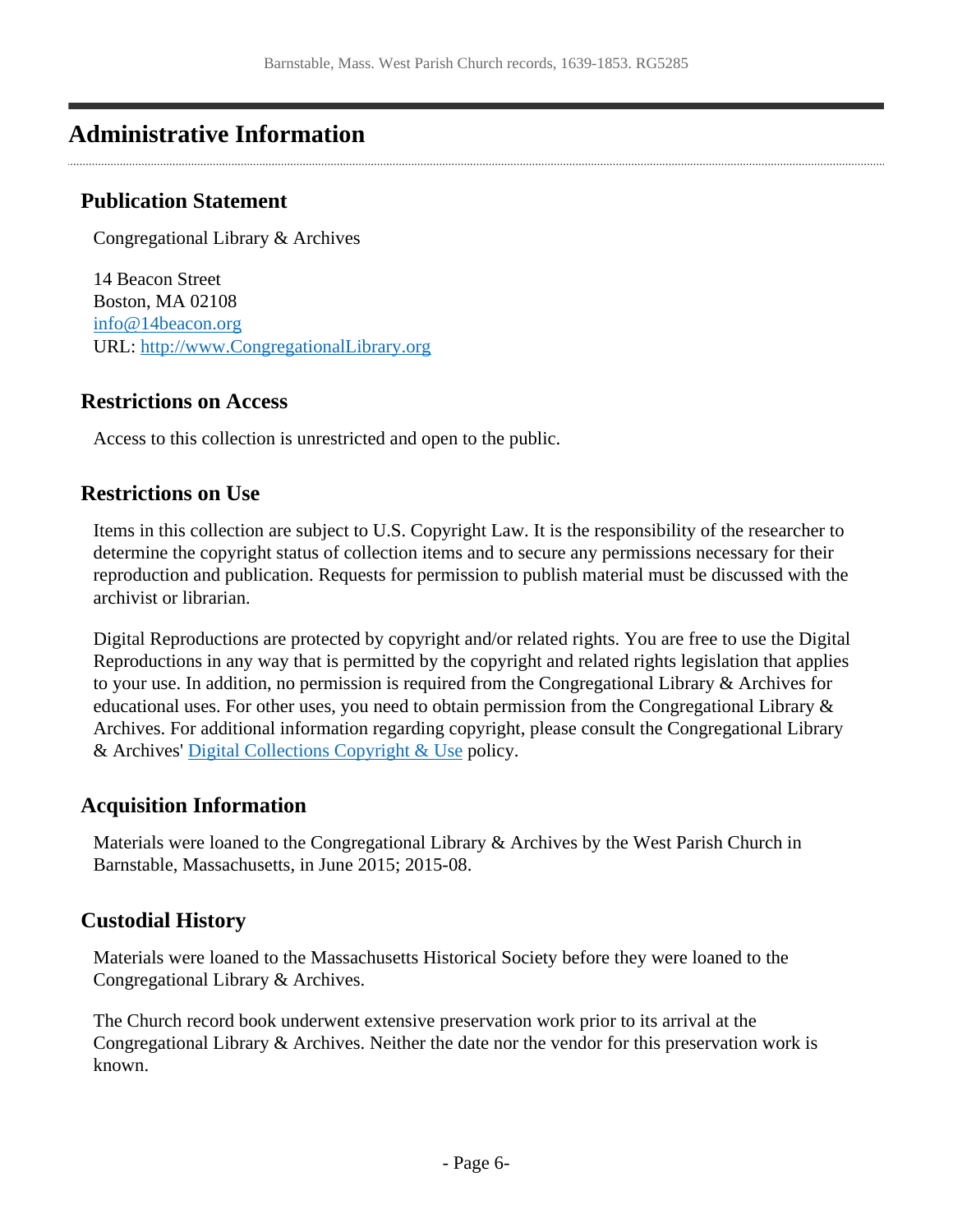#### **Processing Information**

Processed by Sari Mauro, July 2015, using DACS Second Edition. Reprocessed and redescribed by Zachary Bodnar, April 2019, using DACS Second Edition.

**^** [Return to Table of Contents](#page-1-0)

### <span id="page-6-0"></span>**Related Materials**

#### **Related Materials**

The early history of the West Parish Church in Barnstable is intrinsically linked to the history of the East Parish Church in Barnstable which is now the Unitarian Church in Barnstable. Digital representations of the earliest records of the East Parish Church are available through the Congregational Library & Archives [to view online](http://www.congregationallibrary.org/nehh/series1/BarnstableMAEast5158). The physical records of the East Parish Church, and the Unitarian Church it became, are available through the [Sturgis Library](http://www.sturgislibrary.org) in Barnstable.

**^** [Return to Table of Contents](#page-1-0)

### <span id="page-6-1"></span>**Controlled Access Headings**

- Baptismal records.
- Church controversies.
- Church discipline.
- Church membership.
- Church records and registers.
- Installation (clergy).
- Marriage records.
- New England's Hidden Histories.
- Barnstable (Mass.) -- Church history.
- West Barnstable (Mass.) -- Church history.
- West Parish Church (West Barnstable, Mass.)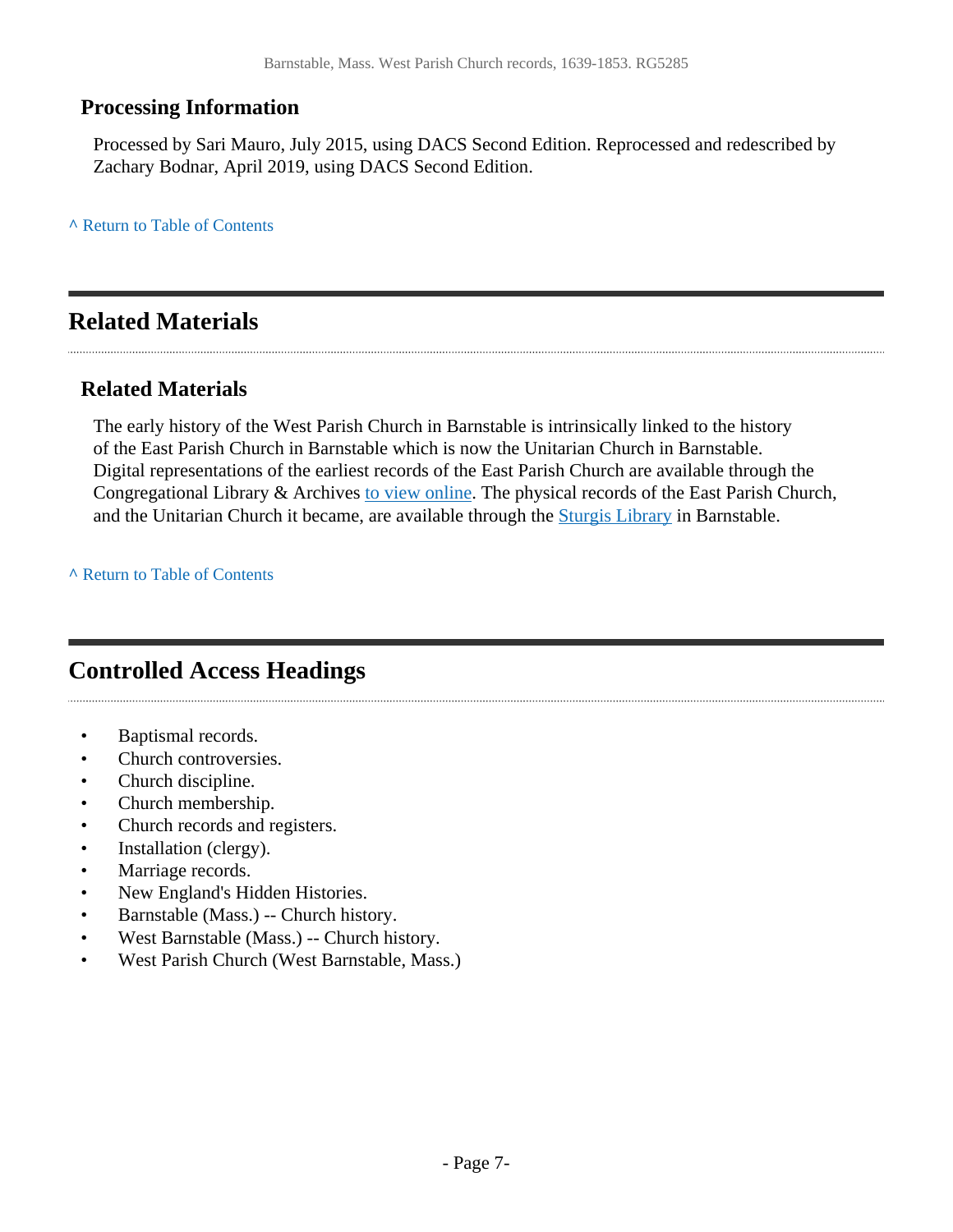### <span id="page-7-0"></span>**Technical Requirements**

To access digital user's copies via online-interface, a java-enabled web browser is required. Internet Explorer 8.x and later, Firefox 5.x and later, Opera 12 and later, Safari 5.x and later, or any version of Google Chrome are recommended.

**^** [Return to Table of Contents](#page-1-0)

### <span id="page-7-1"></span>**Bibliography**

Goehring, Walter R. *The West Parish Church of Barnstable: An Historical Sketch*. The West Parish Memorial Foundation: West Barnstable, 1959. 17.11.1 W52.2 WesPC

#### **^** [Return to Table of Contents](#page-1-0)

### <span id="page-7-2"></span>**Collection Inventory**

| <b>Title/Description</b>                                                                                                                                                                                                                                  | <b>Instances</b> |          |  |
|-----------------------------------------------------------------------------------------------------------------------------------------------------------------------------------------------------------------------------------------------------------|------------------|----------|--|
| Church record book, 1639-1853                                                                                                                                                                                                                             | box 1            | volume 1 |  |
| Digital Copies:<br><b>Digital Copies</b>                                                                                                                                                                                                                  |                  |          |  |
| These church records were digitized as part of the New<br>England's Hidden Histories project. Digital reproductions are<br>available to view online. Transcriptions for this volume are<br>also available and may be viewed alongside the digital images. |                  |          |  |
| <b>Scope and Contents</b>                                                                                                                                                                                                                                 |                  |          |  |
| This volume contains the earliest administrative,<br>ecclesiastical, and vital membership records of the West                                                                                                                                             |                  |          |  |
| Parish Church. Included within the records are meeting                                                                                                                                                                                                    |                  |          |  |
| minutes, ecclesiastical council reports, disciplinary records                                                                                                                                                                                             |                  |          |  |
| including written confessions, baptismal records, and records<br>of admissions and dismissions. The volume also includes                                                                                                                                  |                  |          |  |
| records related to a controversy over music and singing during                                                                                                                                                                                            |                  |          |  |
| church services.                                                                                                                                                                                                                                          |                  |          |  |